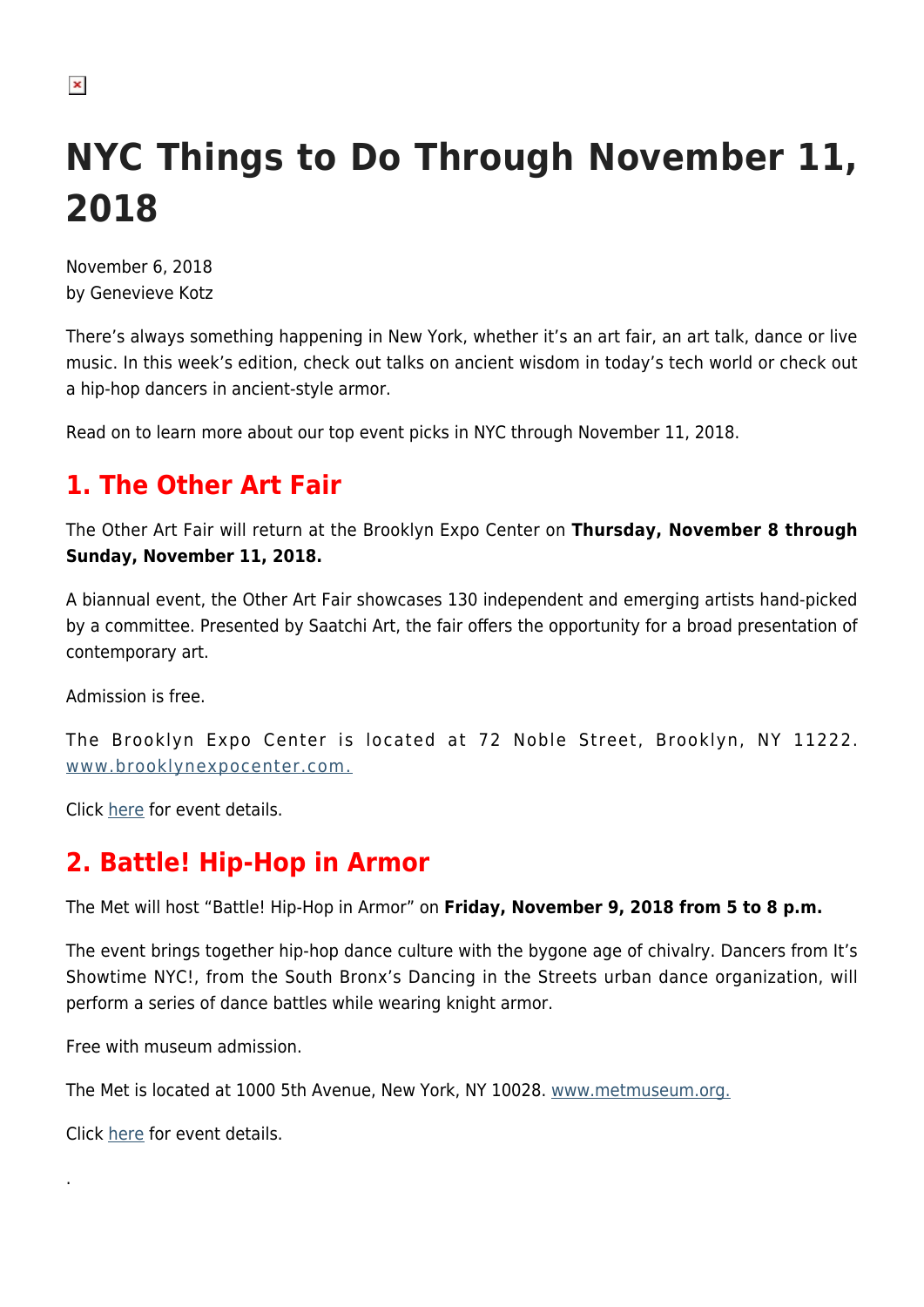Rehearsal photos of Flex dancers rehearsing: Battle! Hip-Hop in Armor in the Arms and Arms Gallery at the Met, 2018. Photo: Stephanie Berger. Courtesy of The Metropolitan Museum of Art.

#### **3. PS1's Night at the Museum**

MoMA's PS1 will host a Night at the Museum for the current exhibition "Nauman After Dark" on **Friday, November 9, 2018 from 8 p.m. until midnight.**

The event allows visitors the chance to see the retrospective "Bruce Nauman: Disappearing Acts" after hours with drinks and music. The retrospective, which showcases a wide range of Nauman's art from drawing and photography to performance and 3-D video, will be accompanied by the sounds of DJ bb basura. The documentary "The Bruce Nauman Story" will also be screened.

Tickets are \$15. To purchase, click [here.](https://www.eventbrite.com/e/night-at-the-museum-nauman-after-dark-tickets-51672331334)

MoMA PS1 is located at 22-25 Jackson Ave, Long Island City, NY 11101. [www.momaps1.org.](https://momaps1.org/)

Click [here](https://www.moma.org/calendar/events/4856?utm_medium=email&utm_campaign=MoMA%20PS1_NATM%20Nauman%20102418&utm_content=MoMA%20PS1_NATM%20Nauman%20102418+CID_dbda1ead8f84ab2c77972efa8b9618ae&utm_source=campaignmonitor) for event details.

## **4. Phakchock Rinpoche & Erric Solomon Ancient Wisdom and Tech Future**

Phakchock Rinpoche and Erric Solomon will give a talk on ancient wisdom and tech future at the Rubin Museum of Art on **Saturday, November 10, 2018 from 3 to 4:30 p.m.**

In their new book "Radically Happy," the joint authors talk about the way we can bring the new and the old together to experience true happiness. Phakchock Rinpoche, a Tibetan Buddhist lama, and tech entrepreneur Erric Solomon will discuss the ideas behind their recent book. A book signing will follow the talk.

Admission is \$25 for a ticket, or \$45 for a ticket and the book. To purchase, click [here.](https://tickets.rubinmuseum.org/orders/327/tickets?eventId=5b58f573554bd417c883e119&date=2018-11-10T00:00:00-0500&cart&_ga=2.142295611.802717348.1541090927-962069049.1541090927)

The Rubin Museum of Art is located at 150 West 17th Street, New York, NY 10011. [www.rubinmuseum.org.](http://rubinmuseum.org/)

Click [here](http://rubinmuseum.org/events/event/future-karma-phakchok-rinpoche-erric-solomon-11-10-2018?utm_source=All+Subscribers&utm_campaign=432fe3702e-EMAIL_CAMPAIGN_2018_02_16_COPY_01&utm_medium=email&utm_term=0_976384051a-432fe3702e-145389437) for event details.

#### $\pmb{\times}$

.

Photographs of Phakchok Rinpoche and Erric Solomon, 2018. Courtesy of the Rubin Museum of Art.

 $\pmb{\times}$ 

.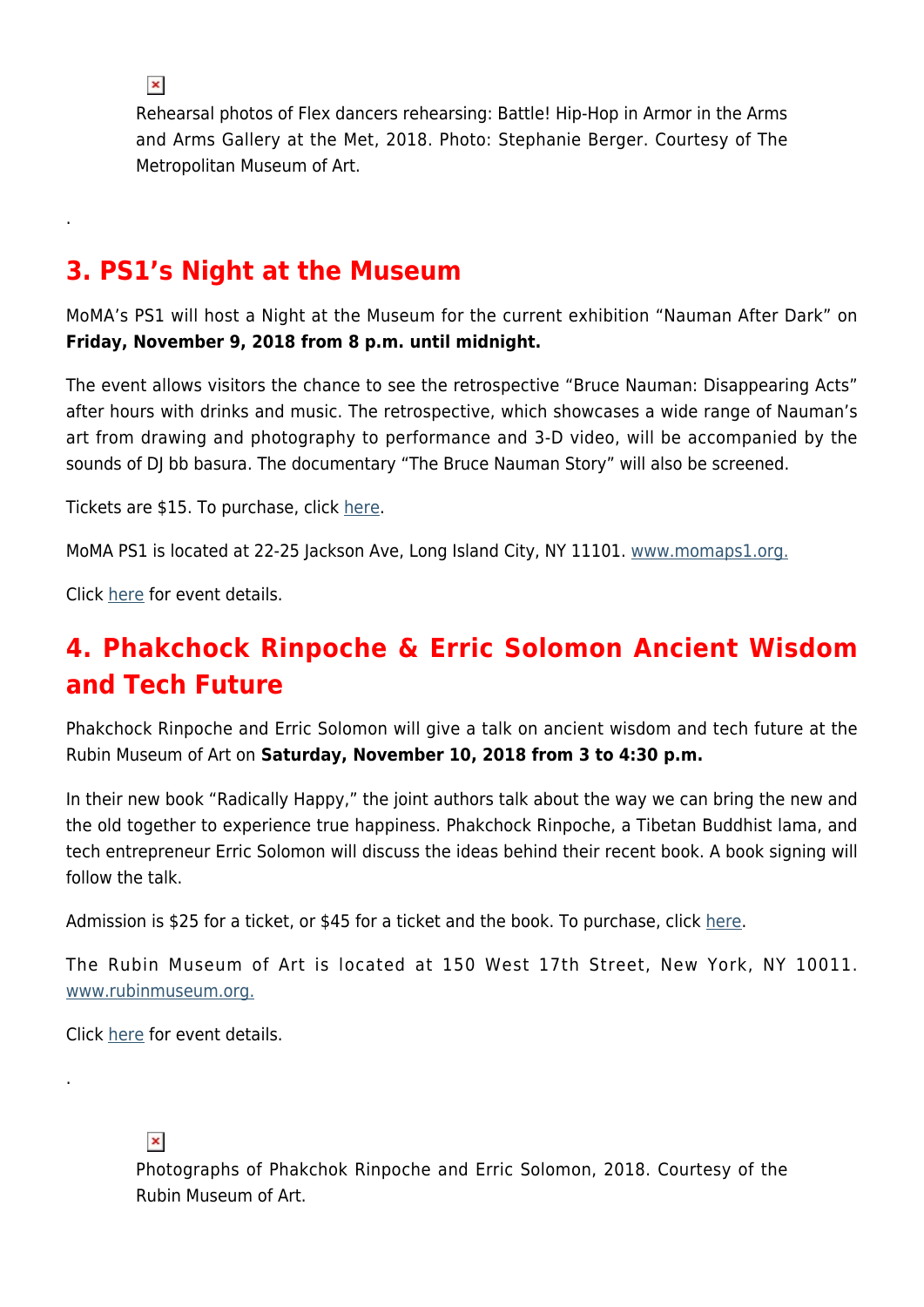## **5. Artist & Music Inaugural Event at James Cohan gallery**

James Cohan launches its new series "Impromptu: Conversations in Art and Music" with a cello concert and visual art conversation at the gallery's Chelsea location on **Saturday, November 10, 2018 at 3 pm.** 

Cellist soloist [Kirin McElwain](http://ennouncement.exhibit-e.com/t/y-l-kdkrlik-tilktddyf-t/) will perform two works by contemporary composers; Caroline Shaw's In manus tuas (2009) and Laurie San Martin's Vaste Steppe (2016). Immediately following, a conversation between exhibiting artist [Federico Herrero](http://ennouncement.exhibit-e.com/t/y-l-kdkrlik-tilktddyf-i/) and curator and writer [Sarah Demeuse](http://ennouncement.exhibit-e.com/t/y-l-kdkrlik-tilktddyf-d/) takes place. On view is "Federico Herrero: Open Alphabet," a new series of paintings on canvas that explores the sensory aspects of place and the way this impacts people as well as the experience of place. The exhibition is a NYC Gallery Scene selection. Click [here](https://hamptonsarthub.com/2018/10/23/exhibitions-nyc-gallery-scene-new-shows-opening-through-oct-28-2018/) to read more.

Admission is free and open to the public.

```
James Cohan Gallery is located at 533 West 26th Street, New York, NY
10001. www.jamescohan.com.
```
Click [here](https://www.jamescohan.com/exhibitions/federico-herrero?view=slider#28) for exhibition details.

.

#### **6. Artist Talk at Olsen Gruin**

Kevin Bourgeois will give an Artist Talk on his current exhibition at Olsen Gruin Gallery on **Sunday, November 11, 2018 at 4 p.m.**

"Wall of Sound," his current exhibition up until November 18, features music-inspired multimedia work. Bourgeois, a self-taught artist, curated a selection of record jacket collage and acrylic compositions on wood panel. In the talk, he will discuss his exhibition and the influence of music on his work.

Olsen Gruin is located at 30 Orchard Street, New York, NY, 10002. [www.olsengruin.com](https://www.olsengruin.com)

Click [here](https://www.olsengruin.com/) for event details.

#### $\pmb{\times}$

 $\frac{1}{2}$ 

.

.

Image of Kevin Bourgeois' "Wall of Sound" exhibition at Olsen Gruin, 2018. Courtesy of Olsen Gruin.